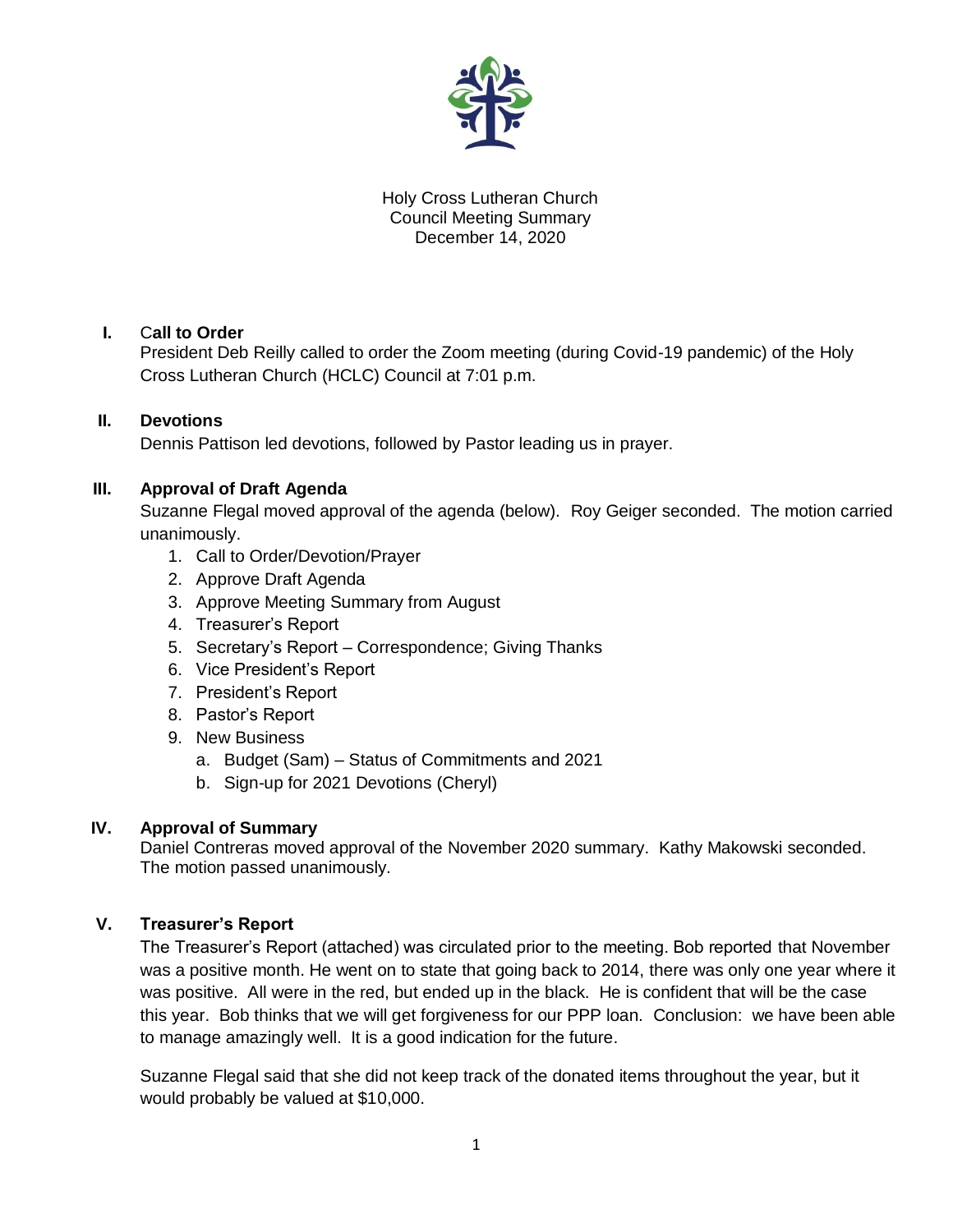Roy Geiger asked Bob about our letter of intent to the Synod. Bob replied that we have donated \$900 and have not donated anything for the past 11 months. We will have to see where we end up. The letter of intent for 2021 states a \$5,000 contribution. Dick Krapf asked if we received any additional commitments. Three more cards have been received.

#### **VI. Secretary's Report**

No report from the Secretary. Deb Reilly asked that a thank-you card be sent to Suzanne Baggett for her work in coordinating the Santa Lucia program. A thank you should also be extended to Sam Contreras for his help with putting up the lights in preparation for Christmas Eve services. Suzanne Flegal asked that a thank you card be sent to the Herndon Woman's Club for their consistent assistance and support of HCLC's outreach within the community as they have contributed to several of the church's drives.

### **VII. Vice President's Report**

The Vice President's Report (attached) was circulated prior to the meeting. Sam Carter has been working with Vanco and Subsplash (social interaction sites), but has not finished researching. He mentioned there was a problem with giving through Vanco, but that should be fixed tomorrow. Sam has also been working on getting the ability to livestream the Christmas Eve services from the front door. Sam expressed his gratitude to the Quaranteam for their flexibility in working with him with all the changes he has been making to the streaming technology,

Finance will wait to see where we stand at the end of the year, but it looks like we can hold the course and not take down anyone's salary for January and February. They make take the nursery staff down to \$15/hour, but the difference is so minimal, it is not worth making that change. We should be able to maintain through the end of the year, but will have to look at the data a quarter at a time.

Sam extended a thank you to Dennis Pattison for taking care of the two roofing problems while dealing with his surgery and his mother's illness and passing.

#### **VIII. President's Report**

Deb Reilly's report (attached) was circulated prior to the meeting. Deb asked if anyone had any questions. There were none.

### **IX. Pastor's Report**

No written report. Pastor Martin thanked Sam for working on the money aspect. Pastor has been participating in Zoom calls with the west end of the conference. Bishop Ortiz also meets with the Synod pastors providing support in these trying times. She suggested that at the end of the year, they should all go back and evaluate how far they have come.

Pastor expressed how awesome things are going and wants to thank the Finance, Worship and Music, Evangelism, Outreach, and Christian Ed for all their hard work.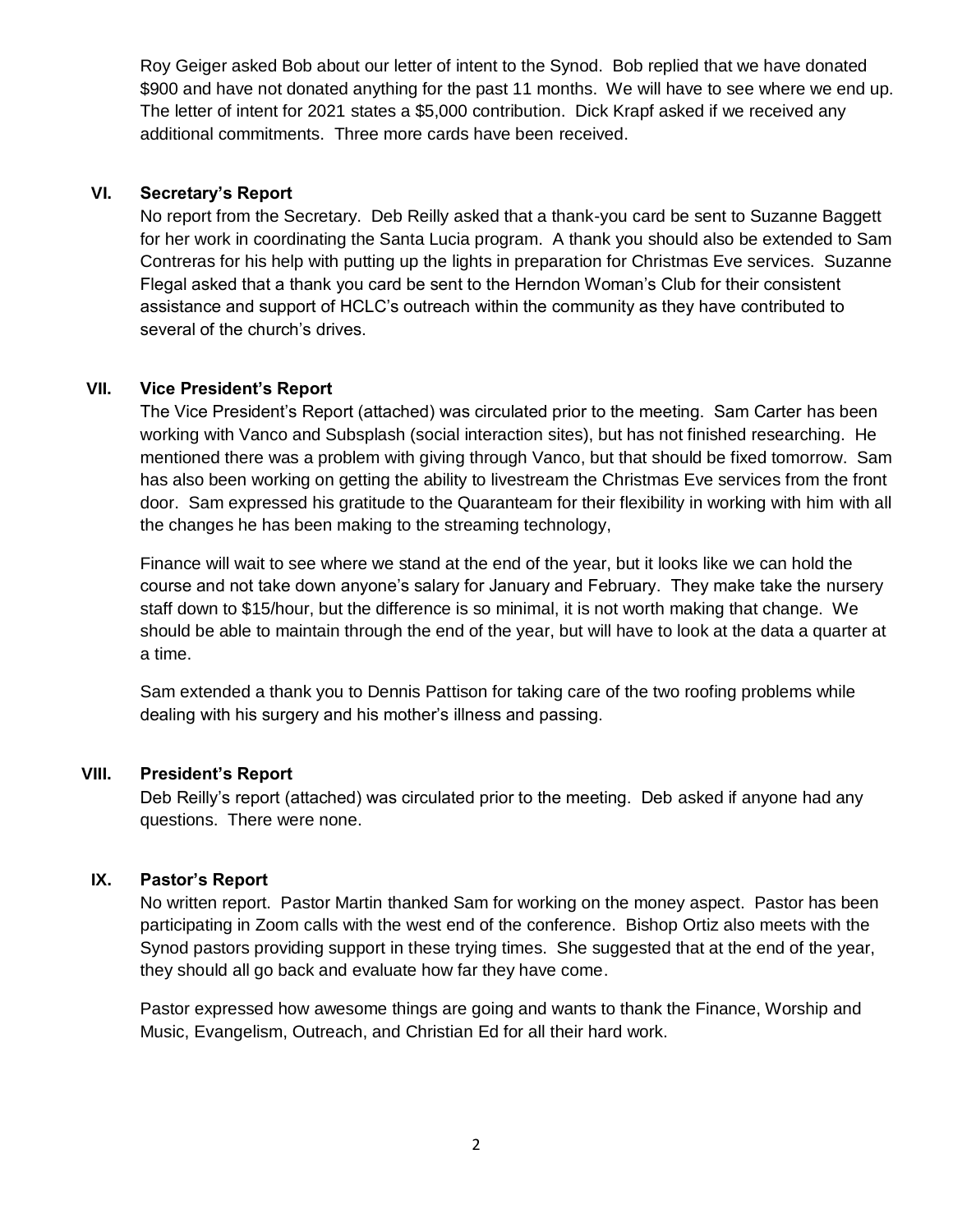#### **New Business**

.

Budget – Sam proposed the following motion for approval: Hold staff compensation at 2020 levels (excluding cell phone reimbursement and bonuses) through February to allow us time to revisit after 2020 books are closed out, all pledges are in, and we have a full view of our financial status. Dick asked about changing the nursery staff's salaries. Sam said they will revisit in February, but for now, will leave things as they are currently. Pastor Martin mentioned that statistically, January and February are low months so something to consider. Daniel seconded. The motion carried unanimously.

Roy Geiger mentioned that in the letter to the congregation, a comment should be included to thank the congregation for stepping up their support, but also to let them know that we still need their continued support.

Devotions – Send an email to Cheryl indicating which month you would like to lead devotions.

Property – Dennis Pattison had no report.

Evangelism – Roy Geiger noted that the Christmas Eve banner is up with a landscape light shining on it. When driving by, please let Roy know if you see a problem. Roy still needs ushers for the 3 o'clock and 9 p.m. worship services. Let Roy know if you are available.

Worship and Music – No report.

Outreach – Suzanne Flegal submitted a report (attached). Suzanne thanked everyone who reached out to their friends for help with the Embry Rucker lunch.

Christian Education – Betty Skelton – No report. Betty mentioned that she noticed the light is out on the church sign on the Herndon side.

Stewardship – No report.

Personnel – No report.

Fellowship – No report. Pam Darby said she was very pleased with yesterday's event in reference to the Santa Lucia celebration.

Youth – No report.

Jeremy thanked everyone for their concerns while he was in the ER at Reston Hospital. He was given medication and is doing fine.

As is the custom when changing Presidents, Deb Reilly presented Sam Carter with the following: Roberts' Rules, a Reader's Digest version of Roberts' Rules, the gavel, Bayer Aspirin with an expiration date of 1988, the Horse, and a list of the items being transferred to the new president.

#### Adjourn

Suzanne Flegal made a motion to adjourn at 8:10 p.m. It was seconded by Dennis Pattison. The motion passed unanimously.

Absentee: None